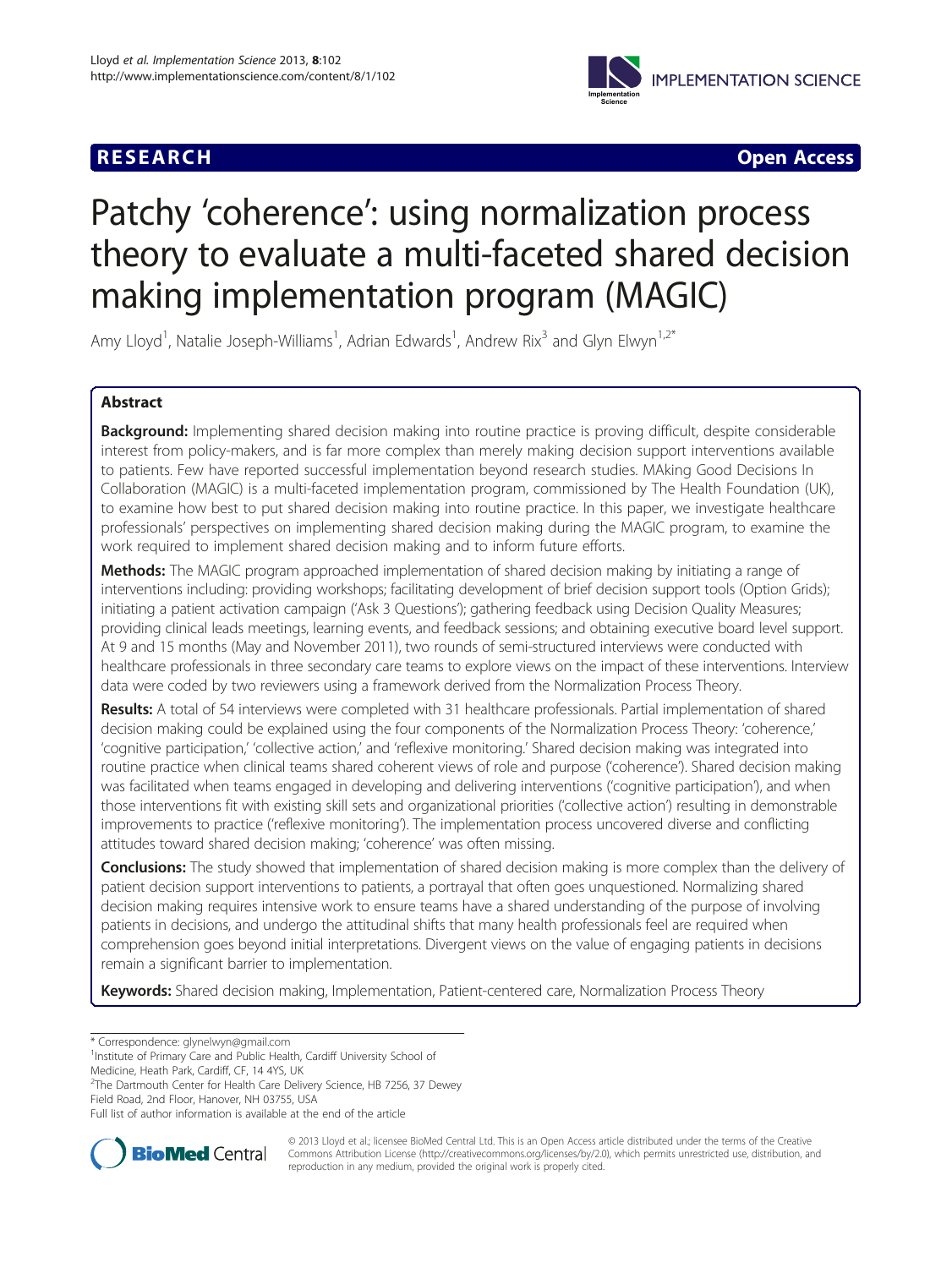## Background

Implementing shared decision making (SDM) in routine practice is difficult [\[1\]](#page-7-0), despite considerable interest from policy-makers. In SDM, clinicians and patients are expected to make decisions together, using the best available evidence. Patients are encouraged to think about the available screening, treatment, or management options, and the likely benefits and harms of each so that they can communicate their preferences and collaborate to select the best course of action [\[2](#page-7-0)]. Most attempts by researchers to implement SDM have been based on a narrow interpretation that SDM [\[3](#page-7-0)] is the delivery of decision support tools to patients in hopes of accomplishing greater levels of patient-provider collaboration. Over 80 randomized controlled trials, mostly conducted since the early 1990s onwards, have demonstrated that decision support tools lead to patients having greater knowledge, more accurate risk perceptions, and greater comfort with decisions, while also reducing the number of patients remaining undecided or choosing major surgery [[4\]](#page-7-0). Yet, debate remains as to whether greater levels of collaboration are generated within clinical encounters. In addition, there are very few demonstrations of successful implementation of decision support tools outside of a research setting [\[5,6](#page-7-0)]. This 'tool delivery' interpretation of SDM is being challenged [[3](#page-7-0)], and is viewed as too myopic.

Several key authors have provided insight into the barriers of using decision support tools [\[7-9](#page-7-0)]. However, there have been no reports of broader approaches to implementation. A systematic review of implementation attempts revealed conceptualizations that define SDM as the routine use of decision support tools [\[6](#page-7-0)], work confirmed at a recent conference [[1](#page-7-0)]. We were commissioned by The Health Foundation (UK) to undertake a broader approach, which included efforts to explain the tenets of SDM to clinical teams, engage them in the co-development of tools, and enhance their skills at involving patients in SDM. This paper describes a qualitative study of health professionals' experiences as we worked with them to attempt to embed SDM into routine care. We chose the Normalization Process Theory (NPT) as our lens, having previously used this approach to explore implementation challenges [\[10\]](#page-7-0). NPT is an explanatory model that helps to review and evaluate implementation processes. Our aim in this article is to use NPT to examine the work that needs to be done by health professionals to inform future efforts to implement and embed SDM.

## Methods

## The MAGIC program

This study was part of Phase I of the MAking Good Decisions In Collaboration (MAGIC) implementation program, commissioned by The Health Foundation, which involved joint work between Cardiff University School of Medicine,

Cardiff and Vale University Health Board, Newcastle University, and Newcastle-upon-Tyne Hospitals NHS Foundation Trust. We worked with a variety of clinical teams across sites and settings to develop and test interventions designed to promote SDM (see Table [1](#page-2-0)). The implementation approach drew on a well-known 'model for improvement' [\[11](#page-7-0)]. In this model, core teams are asked to agree on clear aims and measures using iterative Plan-Do-Study-Act (PDSA) cycles. This study reports on healthcare professionals' experiences of the interventions in three secondary care specialties: head and neck cancer, breast cancer, and pediatric tonsillectomy.

### Participants and data collection

Semi-structured interviews were conducted with healthcare professionals from the three secondary care teams. All participants had direct contact with patients. The MAGIC program was considered by the Cardiff and Vale University Health Board Research Governance Committee to be an implementation program, and the data collected to be part of the evaluation of service development. As such, the program was not considered to require formal ethical approval.

Two rounds of interviews were conducted after 9 and 15 months of the 18-month program. After consenting, participants were interviewed by an experienced qualitative researcher (AL). All interviews were audio-recorded and transcribed. During the first round of interviews, participants were asked to describe their involvement with the program, and to share their opinion about the most significant change that had occurred during the first nine months. They were asked why they felt the change was significant, and how, if at all, the program had contributed. During the second round of interviews, participants were asked about the most significant developments since the beginning of the program; they were asked to share their views about SDM and to describe the extent to which they were adopting the approach, and if not, why not. They were also asked whether any systems had been set up to support or sustain SDM, and which of the program interventions had contributed the most to any change. The interview schedule drew on the most significant change (MSC) technique, an approach that has been used to monitor and evaluate complex participatory implementation programs [[16](#page-7-0)].

## Data analysis: using a framework approach

Each transcript was coded independently by two researchers (AL & AR), using a framework analysis approach to assess the effort to implement SDM using the core constructs and components of NPT [\[17,18](#page-7-0)]. NPT provides an appropriate frame to examine the dynamics of implementing and integrating complex interventions, such as SDM, into workplace teams and has been used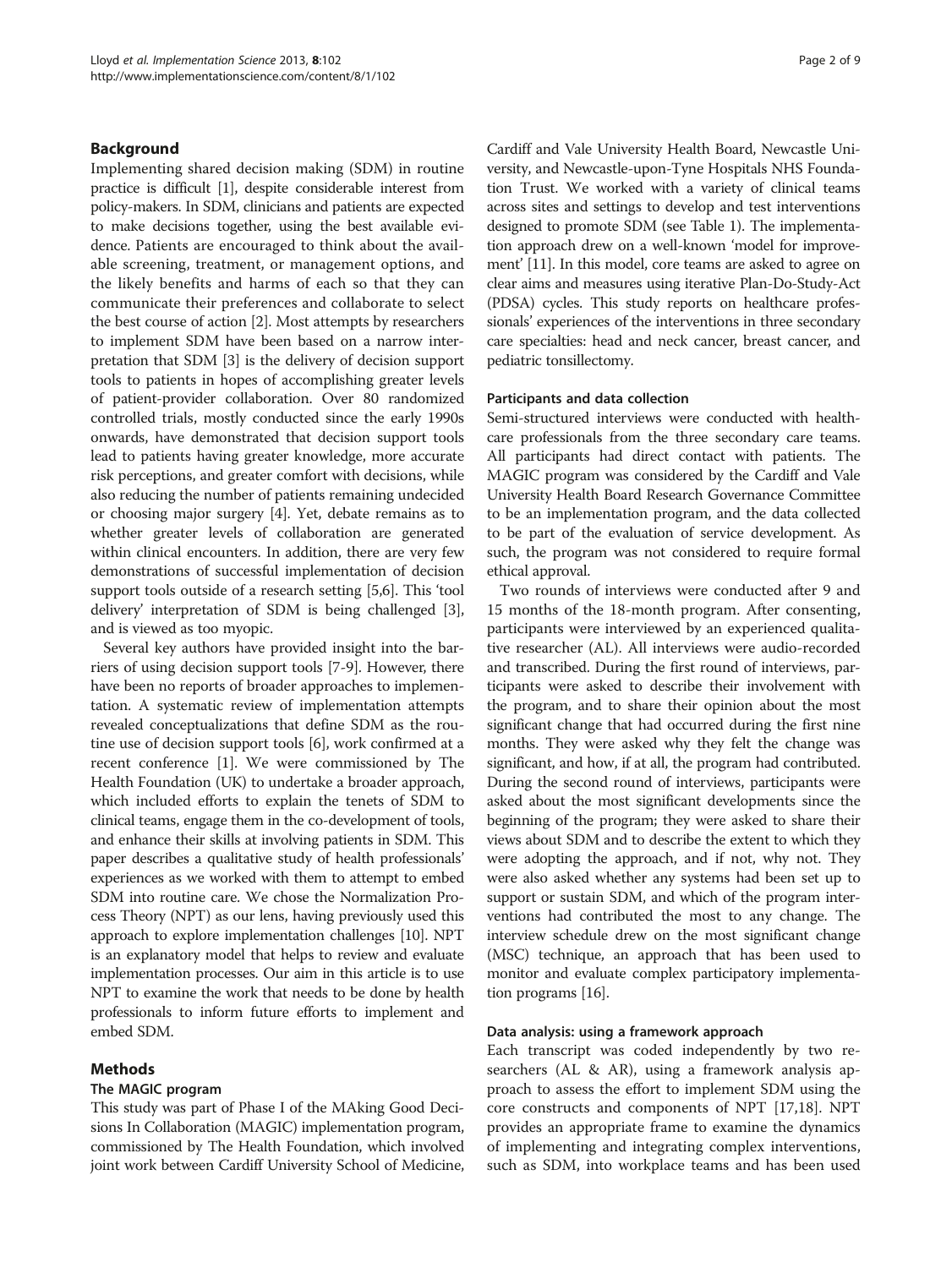| Intervention                  | <b>Description</b>                                                                                                                                                                                                                                                                                                                                                                        |  |
|-------------------------------|-------------------------------------------------------------------------------------------------------------------------------------------------------------------------------------------------------------------------------------------------------------------------------------------------------------------------------------------------------------------------------------------|--|
| Team feedback tool            | A 22-item questionnaire designed to elicit team members' views of their own and<br>their team's levels of competence in SDM.                                                                                                                                                                                                                                                              |  |
| Introductory workshop         | A one-hour overview of SDM, including theories/definitions, rationale, evidence base,<br>and methods for implementation.                                                                                                                                                                                                                                                                  |  |
| SDM questionnaire             | An eight-item Likert scale questionnaire designed to obtain patients' perceptions of<br>the degree of their involvement in decisions.                                                                                                                                                                                                                                                     |  |
| Extended training workshop    | Two-hour training session on 'how to do' SDM, using simulated consultation scenarios.                                                                                                                                                                                                                                                                                                     |  |
| Option Grids                  | Brief within-encounter patient decision support tools designed to help compare<br>reasonable important options [12]. In some cases Option Grids were already available<br>[13]. The Ear, Nose and Throat teams were invited to develop their own Option Grids.                                                                                                                            |  |
| Decision Quality Measures     | A 15-item questionnaire (adapted from Sepucha and colleagues [14]): assessing patients'<br>understanding of the key features, risks and benefits of treatment options; their readiness<br>to decide; and their preferred choice of treatment. Some teams asked patients to complete<br>DQMs at two time points in the decision making process to assess the impact of their new practice. |  |
| Clinical leads meetings       | Monthly meetings with implementation team and clinical team leader to check progress.                                                                                                                                                                                                                                                                                                     |  |
| Learning events               | Six monthly meetings where clinical leads from primary and secondary care teams in<br>Newcastle and Cardiff met to address implementation challenges.                                                                                                                                                                                                                                     |  |
| Feedback sessions             | Six monthly seminars with each clinical team to present data.                                                                                                                                                                                                                                                                                                                             |  |
| 'Ask 3 Questions' campaign    | Posters, leaflets and business cards designed to raise awareness of SDM and encourage<br>both patients and doctors to work together in deciding on the best course of action<br>(campaign adapted from the 'Ask 3 Questions' study in Australia [15] and accompanied<br>by Executive Board-wide communication strategy).                                                                  |  |
| Executive Board level support | Eliciting demonstrable support from the Executive Board (or similar level in primary care) and<br>middle-management for the MAGIC Program, e.g., policies, reports, senior management interest.                                                                                                                                                                                           |  |

#### <span id="page-2-0"></span>Table 1 Interventions and influences utilized during Phase 1 of MAGIC program

in many similar studies to date [\[19](#page-7-0)-[21\]](#page-7-0). NPT proposes that 'complex interventions become routinely embedded (implemented and integrated) in their organizational and professional contexts as the result of people working, individually and collectively, to implement them' [[22](#page-7-0)]. According to the theory, the work of implementing a complex intervention is operationalized by four generative mechanisms (see Table [2](#page-3-0)) and requires collective and continuous investment in sense-making, commitment, effort and appraisal. Once a complex intervention is routinely embedded in practice, it becomes 'normalized.' This theory provided a good match with our wish to examine the implementation efforts and to go beyond a barriers and facilitators approach.

Descriptive codes were generated and organized through thematic analysis under a framework based on the components of the four NPT constructs. Themes were identified using this framework and compared across the data. For example, under the construct 'coherence', we coded data in relation to the components 'differentiation' (Is SDM different from what they already do?), 'communal specification' (Does the team agree on the purpose and value of SDM?), 'individual specification' (Does each team member understand how it affects their day-to-day roles and responsibilities?), and 'internalization' (Do those tasks and responsibilities make sense?).

We also examined the data for deviance to avoid overlooking issues that did not map onto the NPT framework. Inter-coder agreement was sought for all coding and the generation of categories and themes. To mitigate potential bias, both researchers (AL, AR, NJW, GE), and the leads from each of the clinical teams reviewed the transcripts.

## Results and discussion

A total of 35 front-line healthcare professionals were invited to participate in this study. Eligible participants included consultants ( $n = 15$ ), nurses ( $n = 11$ ), registrars (residents)  $(n = 3)$ , allied health professionals  $(n = 3)$ , and a consultant nurse  $(n = 1)$ . In total, 54 interviews were conducted, over two rounds, with 31 front-line healthcare professionals (89% of healthcare professionals were interviewed at least once). Interviews were conducted with a range of team members, including 13 consultants (42%), 11 nurses (36%), 3 allied health professionals (10%), 3 registrars (residents) (10%), and 1 consultant nurse (2%). A total of 23 healthcare professionals were interviewed twice. In total, 8 healthcare professionals were interviewed once: 1 was unavailable at 9 months, and by 15 months, 3 had left the teams and 4 were unavailable for interview. Interview duration was between 15 to 60 minutes. All interviews were included for analysis.

The interview data highlighted the extent of cognitive and behavioral work that clinicians, managers, and policymakers need to do, individually and collectively, to normalize SDM. No themes were identified that could not be coded using the NPT framework, and agreement was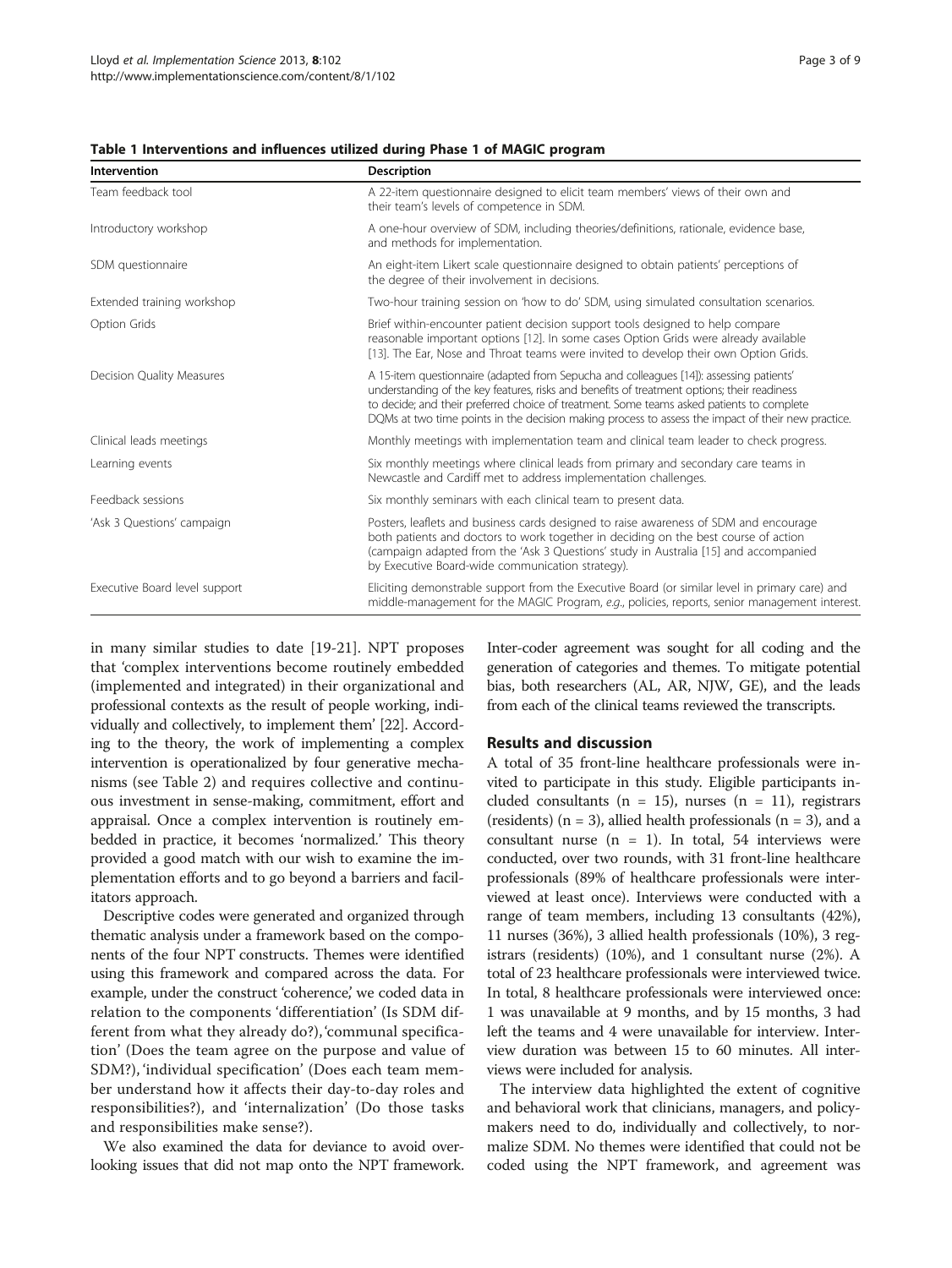|  | Page 4 of 9 |  |  |  |
|--|-------------|--|--|--|
|--|-------------|--|--|--|

#### <span id="page-3-0"></span>Table 2 Four generative mechanisms of Normalization Process Theory

| Generative mechanism    | <b>Description</b>                                                                                                                                       | Components                |
|-------------------------|----------------------------------------------------------------------------------------------------------------------------------------------------------|---------------------------|
| Coherence               | The <b>sense-making work</b> that people do individually and collectively when                                                                           | Differentiation           |
|                         | they are faced with the problem of operationalizing some set of practices.                                                                               | Communal Specification    |
|                         |                                                                                                                                                          | Individual Specification  |
|                         |                                                                                                                                                          | Internalization           |
| Cognitive participation | The <b>relational work</b> that people do to build and sustain a community of<br>practice around a new technology or complex intervention.               | Initiation                |
|                         |                                                                                                                                                          | Enrolment                 |
|                         |                                                                                                                                                          | Legitimation              |
|                         |                                                                                                                                                          | Activation                |
| Collective action       | The <b>operational work</b> that people do to enact a set of practices, whether<br>these represent a new technology or complex healthcare interventions. | Interactional Workability |
|                         |                                                                                                                                                          | Relational Integration    |
|                         |                                                                                                                                                          | Skillset Workability      |
|                         |                                                                                                                                                          | Contextual Integration    |
| Reflexive monitoring    | The <b>appraisal work</b> that people do to assess and understand the ways that a<br>new set of practices affect them and others around them.            | Systemization             |
|                         |                                                                                                                                                          | Communal Appraisal        |
|                         |                                                                                                                                                          | Individual Appraisal      |
|                         |                                                                                                                                                          | Reconfiguration           |

reached on all coding. Here, we identify and describe four key themes, shaped by the NPT framework (see Table 3).

## Uncovering divergent views: the challenge of building coherence

The first construct of NPT is 'coherence'; the sensemaking work required for successful implementation. The key question to ask is, 'what is the work?' 'Coherence' was one of the key themes to emerge from the data, highlighting the importance of a clinical team sharing the same understanding about the principles of SDM, how SDM differed from their existing approach, and whether they wanted to adopt SDM in their work routines. It was clear from the interviews at nine months that the teams were usually far from agreement on most of these issues.

Members of the same team often offered conflicting views on their approach to decision making with patients. Some proposed that the team had 'always involved patients in decision making' (Allied Health Professional, Head and Neck Cancer); others stated that this approach was neither beneficial nor appropriate. One consultant suggested that the role of the clinical team was to protect patients from the 'agony' of choice: 'I think the function of the MDT [multidisciplinary team] should definitely be to quite clearly help people to make what we think is the best decision' (Consultant, Head and Neck Cancer).

Healthcare professionals became more aware of the lack of a coherent approach to SDM during the course of the program. During the first few months, variable understanding of the aims, objectives and expected benefits of SDM among team members was mostly unnoticed, or at least, was not of any importance. Data collected during the second round of interviews showed that MAGIC had differentiated SDM from current practice, and as a result had increased awareness that different, often strong, views prevailed: 'What [involvement in the program] has caused lots of people to do is actually think about the process of imparting information from themselves to a patient when that patient has a choice to make…And it's been a surprise for me how I'd always believed that we all roughly thought the same way because we're all roughly taught the same way, but in fact we have polarized views about how that should happen' (Consultant, Head and Neck Cancer). Some healthcare professionals rejected the principles of SDM. Others reported a change in their view of SDM as 'something they already did,' to 'something that they could

Table 3 Themes: the work of implementation

| <b>Descriptive themes</b>                                       | Normalization process theory generative mechanisms |  |
|-----------------------------------------------------------------|----------------------------------------------------|--|
|                                                                 |                                                    |  |
| Uncovering divergent views: the challenge of building coherence | Coherence                                          |  |
| Facilitating participation, transferring ownership of the work  | Cognitive participation                            |  |
| Assessing fit and adapting to change together                   | Collective action                                  |  |
| Monitoring benefit, reflecting on value                         | Reflexive monitoring                               |  |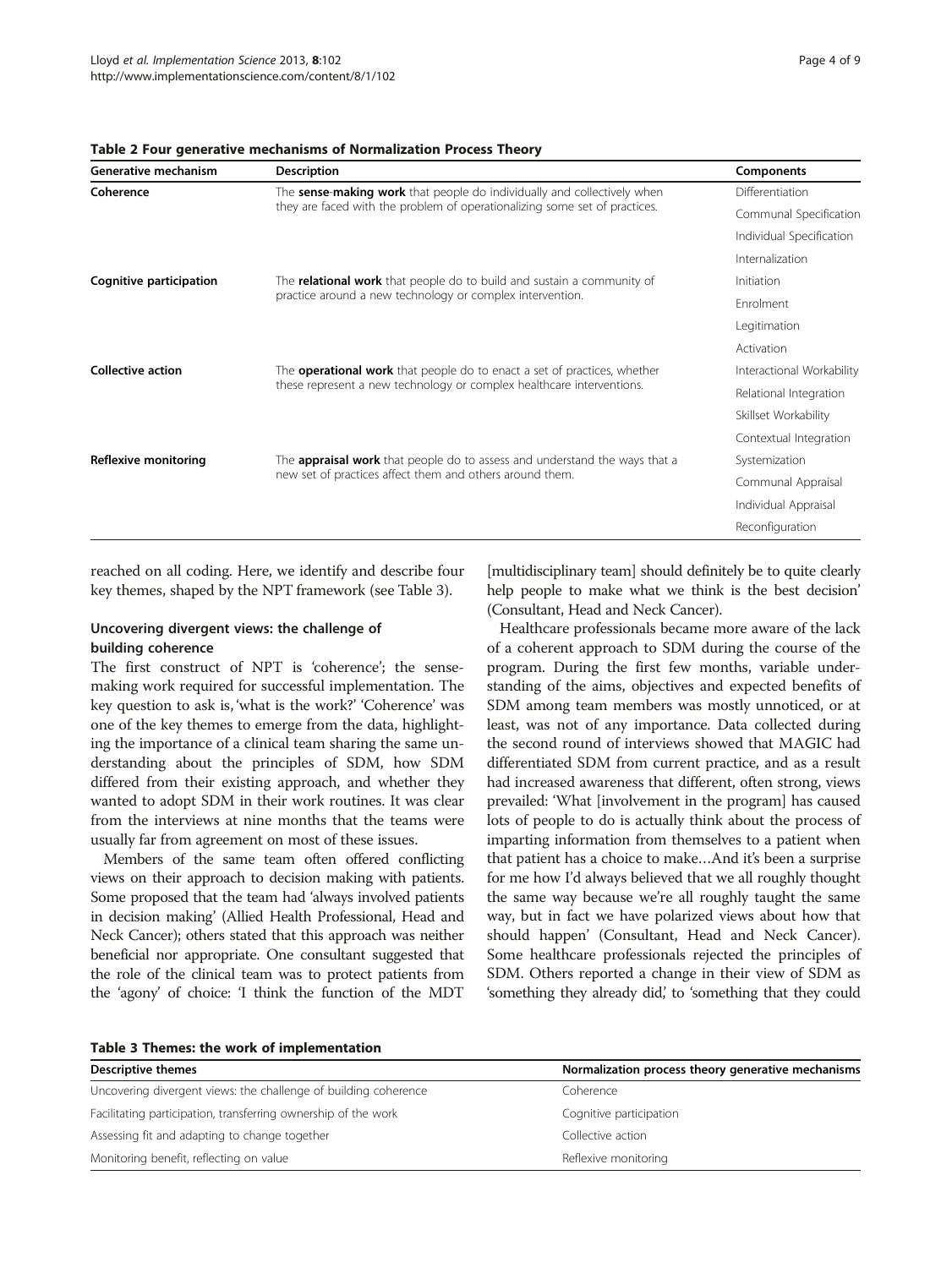do better:' 'Initially when we started, like many of us, I thought 'we do that anyway'. I think the biggest difference is, well actually, we didn't do it well' (Nurse, Breast Cancer).

Clinicians said that the most useful interventions were the short and extended training workshops; the experience of developing and implementing tangible tools, such as brief decision support tools (Option Grids); and feedback from short patient-reported questionnaires (Decision Quality Measures).

In short, the workshops differentiated SDM from the seemingly obvious (and accepted) concept of 'involving patients.' The 'coherence' was sometimes enhanced when practical tools such as Option Grids and Decision Quality Measures (DQMs) were introduced: 'What's different is that we're making it more concrete now, rather than an ideal…it's a practical thing now…we can actually put it into practice rather than just say it's a good idea. We can encourage and show people how they can do it better and we can measure that we are doing it' (Clinical Nurse Specialist, Breast Cancer).

However, the new awareness had a price. Some team members did not agree that treatment options should be made explicit or that patients should be asked to consider relevant trade-offs. Identifying these differing views usually led to disagreements where previously colleagues had assumed shared values. While we identified and worked with healthcare professionals who advocated for SDM, we do not think that 'coherence' about SDM at the level of each team was accomplished during the course of the program. This lack of coherence was an obstacle to implementation, or as the theory would propose, normalization.

Facilitating participation, transferring ownership of the work The second construct of NPT is called 'cognitive participation.' This term describes the work done by individuals in teams as they develop roles and take on tasks in accomplishing new ways of doing things. The key question to ask is, 'Who does the work?'

The data we collected identified participation in the new set of practices as integral to successful implementation. Participants described the new SDM work as requiring leaders to define the work, and then enrolling others to contribute collectively to the process. Identifying leadership support for SDM was challenging: clinical teams are not simple hierarchical units, and substantial autonomy exists, especially for experienced clinicians. As we described above, many team members had conflicting views about the goal and value of SDM. Individuals who advocated for SDM, motivated by the prospect of improving practice, faced resistance. One clinical lead described her efforts as 'banging [her] head against a brick wall' (Clinical Nurse Specialist, Head and Neck).

Mediating conflicting views among team members delayed the development of interventions. Coupled with

decreased support from some team members, the loss of momentum had significant impact. A consultant, reflecting on a perceived lack of progress at the second round of interviews explained that a key reason was 'lack of time and leadership…there's no one driving the project…it needs someone on the inside, it needs a clinician to drive it, and no one has taken that on' (Consultant, Head and Neck).

The interview data demonstrated that the most effective way of enrolling team members was to engage them in the process of developing SDM interventions. The clinical leads, when engaged in the work, involved other team members in the development of Option Grids and DQMs. This involvement helped them reflect on their existing practice: '…thinking through the questions…helped us think about what we discuss at our home visits and how we do that?' (Nurse, Breast Cancer). Others felt that the MAGIC team's approach of working collaboratively with the clinical teams helped to legitimize the interventions, which in turn increased likelihood of implementation. As one consultant noted, being 'open to ideas and wanting us to give our feedback' led to the development of tools 'that can be used on a practical level' (Consultant, Breast Cancer). In contrast, delivering interventions without involving the clinical teams in their development was counterproductive; these were more likely to be described as 'a complete waste of time' (Nurse, Breast Cancer).

Working collaboratively with clinical teams helped the clinical leads to define and initiate new practices. DQMs and Option Grids were, in due course, routinely used by nurses in the breast cancer clinic and in the clinic where referrals for tonsillectomy were assessed. It was not possible to introduce these tools into the multidisciplinary team for head and neck cancer. Team members had divergent views on the role and purpose of SDM. We observed that 'cognitive participation' in the development of tools and measures as well as the iterative process of trying them out, and resolving problems, were fundamental to accomplishing ownership and engagement. These steps were possible but required regular external engagement, facilitation and encouragement over many months.

## Assessing fit and adapting to change together

The NPT construct 'collective action' can be examined by focusing on how new interventions are implemented into practice, in short, 'how does the work get done?' The interview data revealed that the teams were most able to grasp SDM when given tangible interventions that could be integrated into routine practice. NPT uses the terms 'interactional workability' to describe things that can be fitted into existing work and 'relational integration' to describe work done to build accountability and maintain confidence in the new set of practices. The term 'skillset workability' relates to the clear allocation of roles and responsibilities, and 'contextual integration' refers to the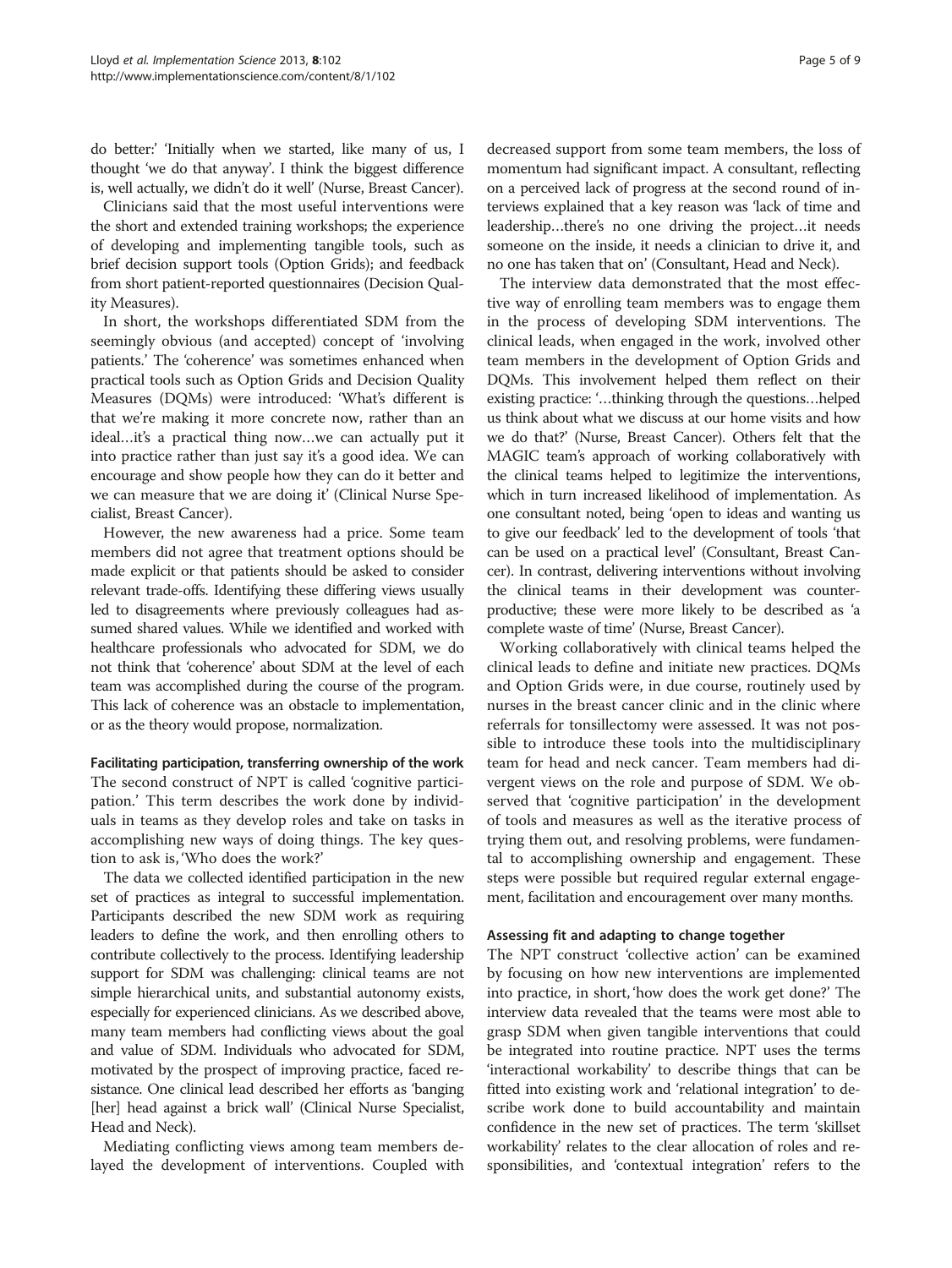relationship between the interventions and established policies and procedures.

Many healthcare professionals referred (effectively) to the 'interactional workability' of Option Grids. Option Grids were described as tools that facilitated interaction with patients, as providing 'structure' for clinical encounters (Registrar, Head and Neck), as supporting and 'standardizing' the provision of information across team members (Nurse, Head and Neck Cancer), and as helping patients 'visualize' the difference between treatment options: 'Patients can now see for themselves the actual differences in the choices they have, on a piece of paper. Previously they had to imagine it. Now they can actually see it on a piece of paper, I think that visualization of a concept makes things easier for them to understand' (Consultant, Breast Cancer). Nevertheless, the utility of Option Grids was not necessarily obvious; the added value had to be experienced: 'I thought [using the Option Grid] is going to take a lot longer in the clinic. It doesn't. You are actually doing it at the same time as you are talking, and I don't think it takes any longer at all. The parents ask you a few more questions, but that's what they should be doing anyhow. It's not "them and us" anymore, we're making a decision between us. It feels like that now.' (Nurse, Paediatric Tonsillectomy).

As leaders in the teams initiated, and then valued new practices, they became advocates, and then enrolled others, thus demonstrating 'relational integration.' In order to implement the interventions, each team member needed to understand their roles and responsibilities in relation to this work. The data revealed a process of trial and error among team members as they sought to 'work out where to put [the Option Grid]' (Nurse, Paediatric Tonsillectomy), and to allocate the right tasks, printing, data administration and so on, to the right people. Teams that successfully implemented Option Grids and DQMs were those which developed processes, which were usually led by nurses, to ensure routine use: 'We've now got a pack. That makes a big difference, because before we were scrabbling around…but now we've got packs with everything in it, the DQM questionnaire, the Option Grid, it's all there' (Nurse, Breast Cancer). One individual put the packs together, others ensured packs were available in consulting rooms. Participants described collective action to define roles in the process. In NPT terms, this is 'skillset workability.'

Team members wanted to know whether SDM was aligned with existing organizational policies. In NPT terms, they were asking for evidence of 'contextual integration.' As one consultant commented, 'If you haven't got Board buy-in, if you haven't got support from that level of management, then everything is an uphill struggle' (Consultant, Head and Neck). Healthcare professionals reported that visits by senior managers of the Health Board demonstrated organizational support for the program.

## Monitoring benefit, reflecting on value

The data showed that an important element of the program was the effort to measure change. In NPT terms, this equates to 'reflexive monitoring,' where the teams wanted to know how new practices affected them and their patients. Providers described the importance of agreeing on how to collect information as well as wanting to view the data to understand differences and trends. We noted how motivated the teams were to receive information about the effectiveness of their new practices, which they then used to reconfigure processes further.

During the program, PDSA cycles were used and patients were asked to complete DQMs (see Table [1](#page-2-0)). Information from PDSA cycle reports and DQMs were appraised in small group meetings or during team feedback events, held on a six-month basis, and contributed to the implementation process. As one consultant stated, 'The feedback has really helped us as a team to see [where] we were doing well…and also see where a lot more input was needed' (Consultant, Breast Cancer). Providers felt the feedback sessions increased awareness of how 'change [was] achieved in practice' (Consultant, Breast Cancer). This monitoring brought teams together around a common goal of improving practice, yet there were different motivations for the use of the data. Senior clinicians wanted the data for external use, such as to defend relatively high mastectomy rates: 'When questions about the number of mastectomies versus the number of wide local excision are asked, we can show that our patients have made a quality decision as opposed to following somebody's preferences or just being told what to do' (Nurse, Breast Cancer). Nevertheless, there was initial skepticism about the data collection proposal; 'I think at first we thought: is this going to be a paper exercise?' (Nurse, Breast Cancer). However, after using DQMs, the breast care nurses came to value both the aggregate data as well as immediate data from individual patients: 'Ah right, she still hasn't understood that point…I'll just make sure they understand exactly what's going to happen.' As the nurses realized the real time value of these data, they took on responsibility for collecting DQMs regularly.

In NPT terms, the effort to measure and discuss the results is evidence of 'reflexive monitoring.' Data collection was far more likely when those responsible for data collection perceived the process to be relevant and beneficial. Teams that routinely monitored new SDM practices could demonstrate impact, which increased motivation for sustained implementation.

## **Conclusions**

### Principal findings

This study showed that the implementation of SDM is far more complex than the delivery of patient decision support, which is how many implementation efforts have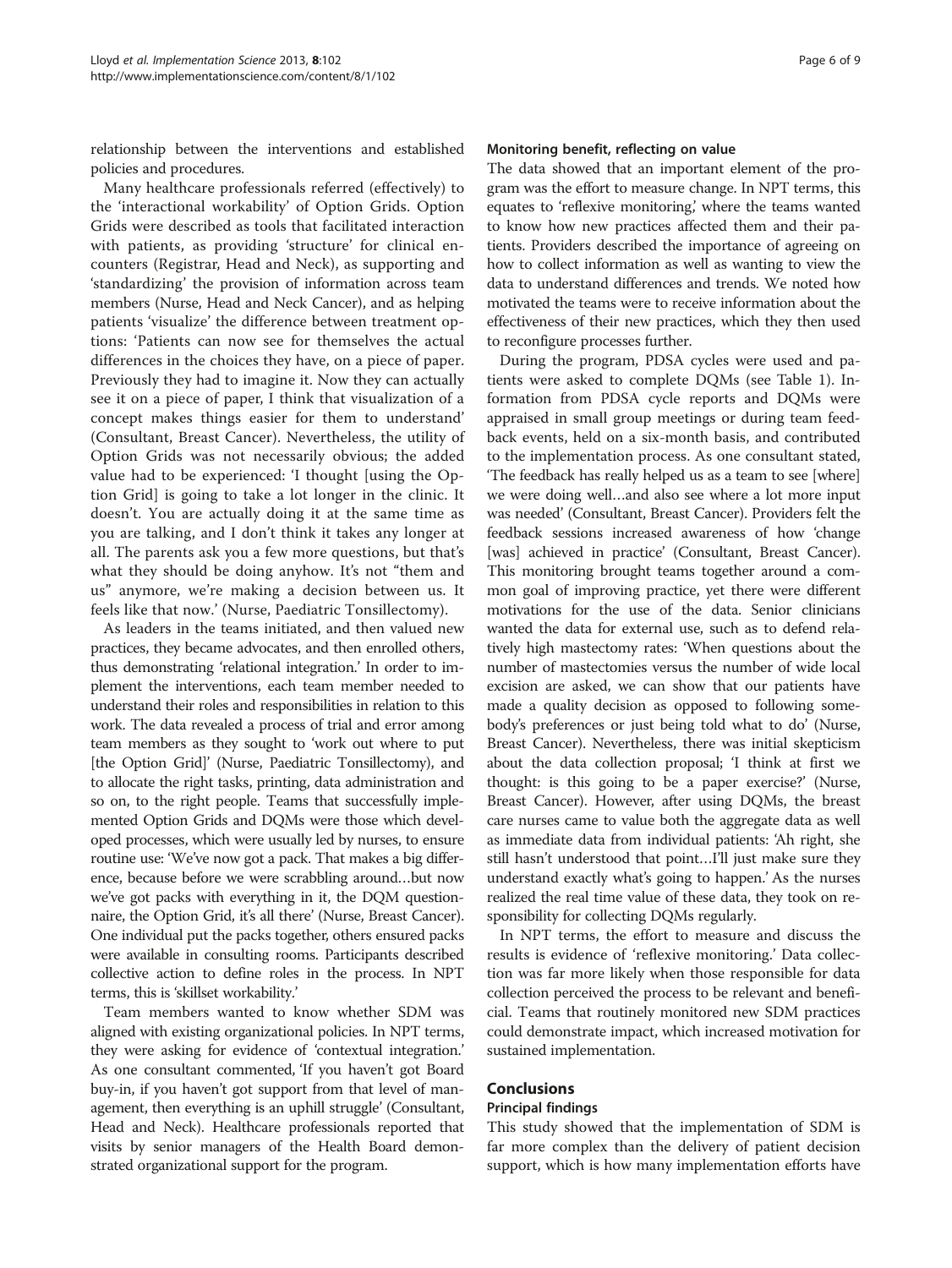been conceptualized so far [[1\]](#page-7-0). We found that healthcare providers had divergent attitudes toward the concept of sharing decisions with patients, and that this was accentuated by efforts made to implement SDM. Normalizing shared decision making requires intensive work to ensure that teams have a shared understanding of the purpose of involving patients in decisions, and undergo the attitudinal shifts that many health professionals feel are required when comprehension goes beyond initial interpretations. Divergent views on the value of engaging patients in decisions remain a significant barrier to implementation.

At the outset, many health professionals reported that they were 'already doing SDM' and demonstrated limited motivation to change practice. Providing SDM workshops and working collaboratively to develop decision support tools helped individuals to understand that SDM goes well beyond a general involvement of patients, and requires deliberate efforts to inform patients about reasonable treatment options and ascertain preferences. However, increased understanding does not necessarily lead to wide agreement about the desirability of SDM. This core issue refers to 'coherence,' a term used by NPT to describe the sense-making work that people do individually and collectively when they are faced with the problem of operationalizing a set of practices. Achieving 'coherence' within each of all three specialties proved too difficult. We observed partial implementation, led mainly by nursing colleagues, who were sympathetic to the idea that patients should be offered information and the opportunity to participate meaningfully in making key decisions. While other elements of the NPT were observed – 'cognitive participation,' 'collective action,' and 'reflexive monitoring' 'coherence' appeared to be the prerequisite toward successful normalization of SDM.

## Strengths and weaknesses of the study

The strength of this study is the longitudinal nature of the design and the nature of the interview data captured at two critical time points. Interviews were conducted by the program facilitator (AL), who worked with the teams to support their engagement. The interviewer had an indepth knowledge of the efforts she and others had made to introduce the interventions to the teams (see Table [1](#page-2-0)), and had good working relationships with all the teams' members. The interviews were candid; the providers did not feel obligation to the program to report success, as is evident from the transcripts. Two individuals (AR and AL) independently coded the transcripts, and our interpretation of the transcripts was also discussed with members of the clinical teams for respondent validation.

We were able to talk to most team members but not all, and it is likely that providers not interviewed would have been even more critical, given their unwillingness to contribute. We acknowledge that this is a small sample,

and that our data may not be generalizable to other clinical teams. We are unsure whether specific attributes of the clinical specialties influenced the applicability of SDM, although we note that the issues identified in this study are consistent with those found in other similar studies (see below).

We are also unsure whether the specific attributes of the patients influenced their capacity to engage in SDM, as previous studies have suggested [\[23\]](#page-7-0). The Research Governance Committee decision that the study did not constitute primary research enabled us to try a number of different interventions. However, we were unable to collect data from patients and therefore lack their perspective in this study.

## Comparison to existing literature

The findings from this study deepen our understanding of implementation challenges already published. Frequently cited issues about health professionals' lack of understanding about how to operationalize SDM [\[6,9,24-26\]](#page-7-0) combined with evidence that some health professionals view patient involvement in decision making as inappropriate [[8,27](#page-7-0)] and that poor teamwork hinders implementation [[26](#page-7-0),[28](#page-7-0)], emphasize the need for 'coherence.' Health professionals' lack of trust in the content of decision support tools [[6,8,25,29,30](#page-7-0)] may be related to low participation in the development and use of such tools. Health professionals frequently report competing demands and time pressures as reasons for failing to incorporate SDM interventions into routine practice [[6,9,25-27,29-33\]](#page-7-0), yet this study reveals a deeper issue; even if there were time, at least some providers have and maintain significant ambivalence about the proposal that decisions should be 'shared.' Conceptualizing SDM as the provision of 'information' to patients puts the central idea of empowering patients at risk. Health professionals willingly accept that patients should be informed: it is much more challenging for them to accept that patient preferences should play a part in how decisions are made [\[34\]](#page-8-0).

## Implications

Provider ambivalence about SDM, among some team members, impairs 'coherence' – an agreed view about 'the work' to be done. When coupled with patients' diffidence (also for varied reasons) about asking questions and disagreeing with providers [[23](#page-7-0),[35](#page-8-0)], it is no surprise that progress on implementing SDM is slow. Achieving agreement among all team members in how to answer the seemingly innocent question of 'what is the work?' is a vital step in the process. It is also essential to evaluate the implementation of SDM from the patient perspective. How to achieve 'coherence' in practice is the next logical research question.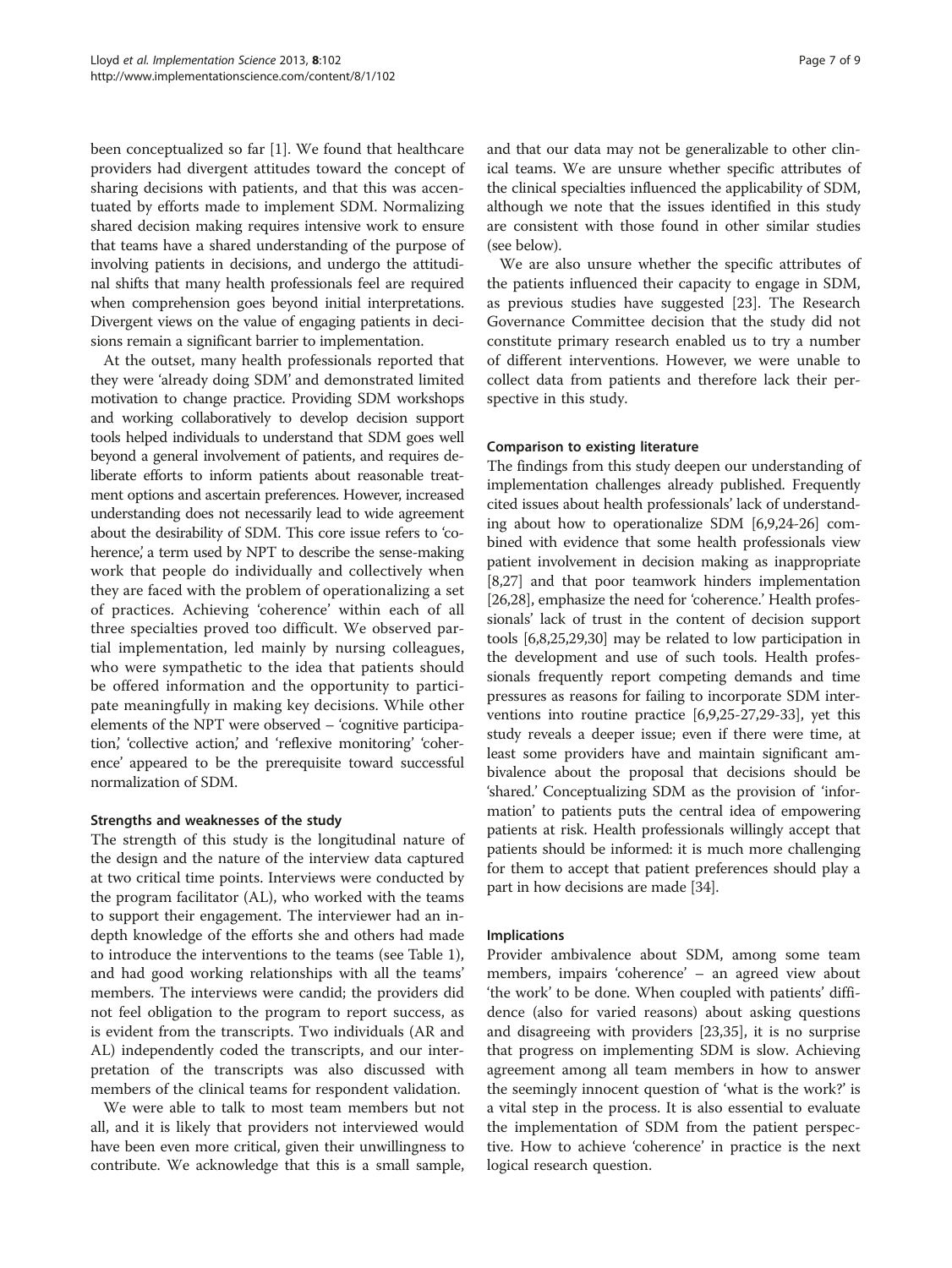#### <span id="page-7-0"></span>Competing interests

The authors declare that they have no competing interests.

#### Authors' contributions

AL participated in the conception and design of the study, collected and analyzed the data, and drafted the manuscript. NJW participated in the conception and design of the study, managed the coordination and delivery of the MAGIC program in Cardiff, and helped to critically revise the manuscript. AR participated in the conception and design of the study and helped with analysis and interpretation of the data. AE participated in the conception and design of the study and helped to critically revise the manuscript. GE conceived the study, participated in its design and coordination, and helped to draft and revise the manuscript. All authors read and approved the final manuscript.

#### Acknowledgements

We wish to acknowledge the assistance and collaboration of Cardiff and Vale Breast Care and ENT teams. This work was undertaken as part of The Health Foundation's MAking Good Decisions In Collaboration (MAGIC) program: Cardiff Group: Glyn Elwyn (PI), Natalie Joseph-Williams, Andrew Rix, Amy Lloyd, Emma Cording, Mike Spencer, Helen McGarrigle, Annette Beasley, Val Willmott, Adrian Edwards, Jan Davies, Alun Tomkinson, Keith Cass and Laura Roach. Newcastle Group: Richard Thomson (PI), Carole Dodd, Lynne Stobbart, Dave Tomson, Diane Palmer, Sheila Macphail, Steve Robson, Claire Leader, Chris Watson, Rob Pickard, Jill Ferguson, Chris Hall, Matt Shaw, Stewart Nicholson, Sandra Scott, Hume Hargreave, Julie Marshall and Jo Lally. Funding was provided by The Health Foundation, an independent charity working to continuously improve the quality of healthcare in the UK.

#### Author details

<sup>1</sup>Institute of Primary Care and Public Health, Cardiff University School of Medicine, Heath Park, Cardiff, CF, 14 4YS, UK. <sup>2</sup>The Dartmouth Center for Health Care Delivery Science, HB 7256, 37 Dewey Field Road, 2nd Floor, Hanover, NH 03755, USA. <sup>3</sup>Independent advisor to the MAGIC program Institute of Primary Care and Public Health, Cardiff University School of Medicine, Health Park, Cardiff, CF, 14 4YS, UK.

#### Received: 16 April 2013 Accepted: 27 August 2013 Published: 5 September 2013

#### References

- 1. Elwyn G, Grande S, Godfrey M, Hoffer Gittell J, Collins V (Eds): Are We There Yet? Case Studies of Implementing Patient Decision Support. Hanover, New Hampshire: The Dartmouth Center for Health Care Delivery Science and The Dartmouth Institute for Healthcare Policy and Clinical Practice; 2013.
- Elwyn G, Coulter A, Laitner S, Walker E, Watson P, Thomson R: Implementing shared decision making in the NHS. Brit Med J 2010, 341:c5146.
- 3. Entwistle VA, Cribb A, Watt IS: Shared decision-making: enhancing the clinical relevance. J Roy Soc Med 2012, 105:416–421.
- 4. Stacey D, Bennett C, Barry M, Col N, Eden K, Holmes-Rovner M, Llewellyn-Thomas H, Lyddiatt A, Légaré F, Thomson R: Decision aids for people facing health treatment or screening decisions. Cochrane Db Syst Rev 2011:CD001431.
- 5. Légaré F, Witteman HO: Shared decision making: examining key elements and barriers to adoption into routine clinical practice. Health Affair 2013, 32:276–284.
- 6. Elwyn G, Scholl I, Tietbohl C, Mann M, Edwards A, Clay K, Légaré F, van der Weijden T, Lewis C, Wexler R, Frosch D: "Many miles to go ..." A systematic review of the implementation of patient decision support interventions into routine clinical practice. BMC Med Inform Decis 2013. In Press.
- 7. Légaré F, Ratté S, Gravel K, Graham ID: Barriers and facilitators to implementing shared decision-making in clinical practice: update of a systematic review of health professionals' perceptions. Patient Educ Couns 2008, 73:526–535.
- Caldon L, Collins K, Reed M, Sivell S, Austoker J, Clements A, Patnick J, Elwyn G, BresDex Group: Clinicians' concerns about decision support interventions for patients facing breast cancer surgery options: understanding the challenge of implementing shared decision-making. Health Expect 2010, 14:133–146.
- Lin GA, Halley M, Rendle KAS, Tietbohl C, May SG, Trujillo L, Frosch DL: An effort to spread decision aids in five california primary care practices yielded low distribution, highlighting hurdles. Health Affair 2013, 32:311–320.
- 10. Elwyn G, Légaré F, van der Weijden T, Edwards A, May C: Arduous implementation: does the Normalisation Process Model explain why it's so difficult to embed decision support technologies for patients in routine clinical practice. Implement Sci 2008, 3:57.
- 11. Langley GJ, Moen RD, Nolan KM, Nolan TW, Norman CL, Provost LP: The Improvement Guide: A Practical Approach to Enhancing Organization Performance. 2nd edition. San Francisco, California: Josey-Bass; 2009.
- 12. Elwyn G, Lloyd A, Joseph-Williams N, Cording E, Thomson R, Durand M-A, Edwards A: Option Grids: shared decision making made easier. Patient Educ Couns 2013, 90:207–212.
- 13. BresDex: breast cancer decision explorer. [[http://www.bresdex.com/\]](http://www.bresdex.com/)
- 14. Sepucha K, Ozanne E, Silvia K, Partridge A, Mulley AG Jr: An approach to measuring the quality of breast cancer decisions. Patient Educ Couns 2007, 65:261–269.
- 15. Shepherd H, Barratt A, Trevena L, McGeechan K, Care K, Epstein R, Butow P, Del Mar C, Entiwstle V, Tattersall M: Three simple questions to increase information about treatment options and patient involvement in healthcare consultations. Patient Educ Couns 2011, 84:379–385.
- 16. Davies R, Dart J: The "Most Significant Change" (MSC) Technique. Cambridge: Care International; 2005. [http://www.mande.co.uk/docs/MSCGuide.pdf.](http://www.mande.co.uk/docs/MSCGuide.pdf)
- 17. Ritchie J, Spencer L: Qualitative data analysis for applied policy research. In Analyzing Qualitative Data. Edited by Bryman A, Burgess R. New York, New York: Routledge; 1994:173–194.
- 18. May C, Finch T: Implementing, embedding, and integrating practices: an outline of Normalization Process Theory. Sociology 2009, 43:535–554.
- 19. Gallacher K, May CR, Montori VM, Mair FS: Understanding patients' experiences of treatment burden in chronic heart failure using Normalization Process Theory. Ann Fam Med 2011, 9:235–243.
- 20. Macfarlane A, O'Reilly-de Brún M: Using a theory-driven conceptual framework in qualitative health research. Qual Health Res 2012, 22:607–618.
- 21. Blakeman T, Bower P, Reeves D, Chew-Graham C: Bringing selfmanagement into clinical view: a qualitative study of long-term condition management in primary care consultations. Chronic Illn 2010, 6:136–150.
- 22. Normalization Process Theory on-line user's manual and toolkit. [\[http://www.](http://www.normalizationprocess.org/) [normalizationprocess.org/](http://www.normalizationprocess.org/)]
- 23. Protheroe J, Brooks H, Chew-Graham C, Gardner C, Rogers A: Permission to participate? A qualitative study of participation in patients from differing socio-economic backgrounds. J Health Psychol 2013, 18:1046-1055.
- 24. Stacey D, Chambers SK, Jacobsen MJ, Dunn J: Professionals providing decision support for callers: an implementation study. Oncol Nurs Forum 2008, 35:961–969.
- 25. Feibelmann S, Yang TS, Uzogara EE, Sepucha K: What does it take to have sustained use of decision aids? A programme evaluation for the Breast Cancer Initiative. Health Expect 2011, 14(Suppl 1):85–95.
- 26. Frosch DL, Singer KJ, Timmermans S: Conducting implementation research in community-based primary care: a qualitative study on integrating patient decision support interventions for cancer screening into routine practice. Health Expect 2011, 14(Suppl 1):73–84.
- 27. Silvia K, Ozanne E, Sepucha K: Implementing breast cancer decision aids in community sites: barriers and resources. Health Expect 2008, 11:46–53.
- 28. Uy V, May SG, Tietbohl C, Frosch DL: Barriers and facilitators to routine distribution of patient decision support interventions: a preliminary study in community-based primary care settings. Health Expect 012:. Epub ahead of print.
- 29. Holmes-Rovner MV, Valade D, Orlowski C, Draus C, Nabozny-Valerio B, Keiser S: Implementing shared decision-making in routine practice: barriers and opportunities. Health Expect 2000, 3:182–191.
- 30. Stapleton H, Kirkham M, Thomas G: Qualitative study of evidence based leaflets in maternity care. Brit Med J 2002, 324:639–642.
- 31. Silvia K, Sepucha K: Decision aids in routine practice: lessons from the breast cancer initiative. Health Expect 2006, 9:255–264.
- 32. Stacey D, Pomey M, O'Connor A, Graham I: Adoption and sustainability of decision support for patients facing health decisions: an implementation case study in nursing. Implement Sci 2006, 1:17.
- 33. Belkora JK, Loth MK, Volz S, Rugo HS: Implementing decision and communication aids to facilitate patient-centered care in breast cancer: a case study. Patient Educ Couns 2009, 77:360–368.